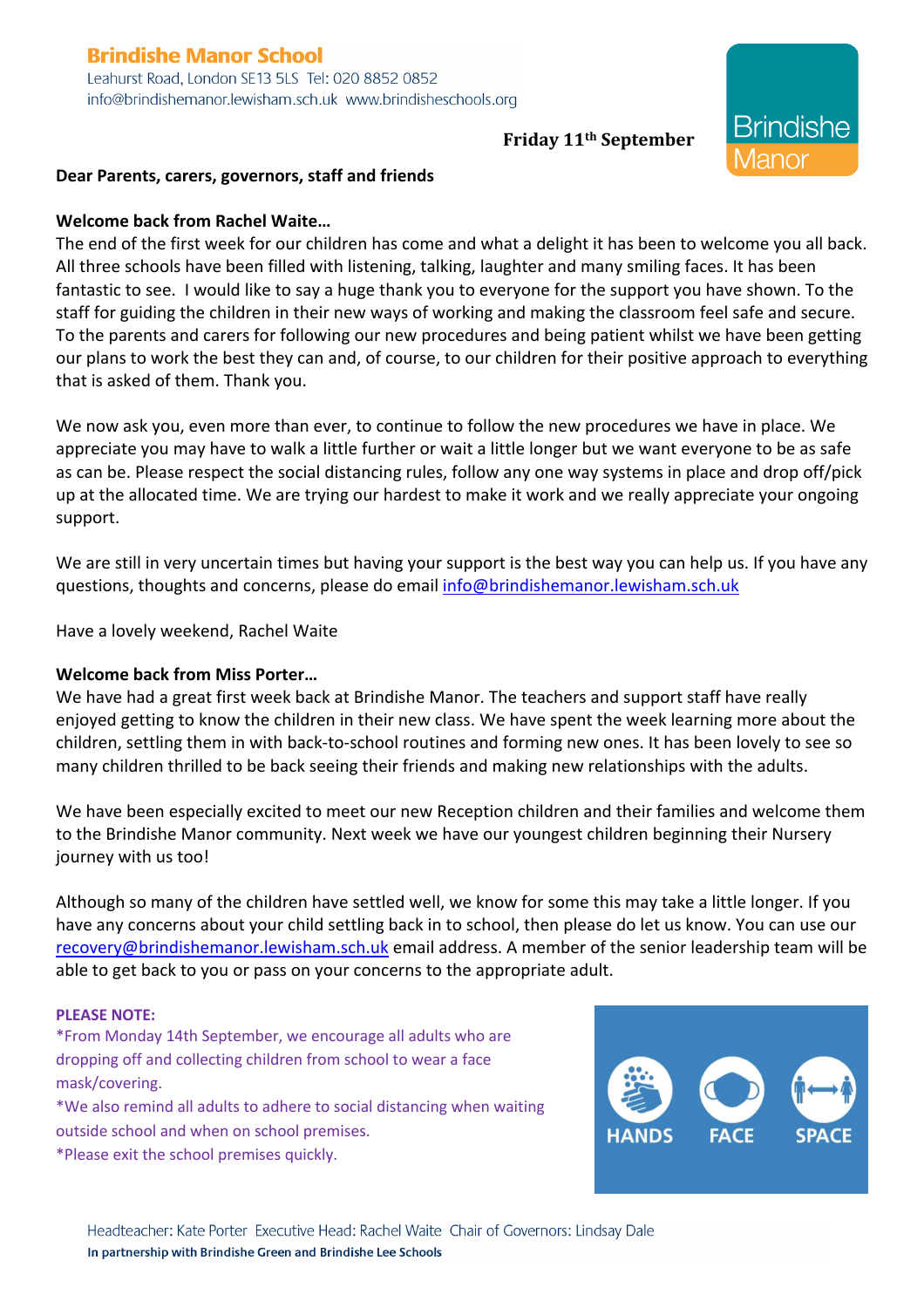#### **COVID-19 Update**

*Please read this information carefully so we can help prevent a huge increase in demand for tests from people without coronavirus symptoms*.

It is imperative that if any parent, carer or child develops one or more of the main coronavirus symptoms:

- a high temperature
- a new, continuous cough
- the loss or change of their sense of taste or smell

or you are recommended to get tested by a healthcare provider (e.g. GP or nurse) you must get tested for coronavirus.

**Please ensure you notify the school if your child is off by phoning in to the school office before 9am.** All members of your household must stay at home until your test result has come back. Siblings will not be allowed into school if any member of the household is showing COVID-19 symptoms and awaiting results of a test.

If a parent, carer or child develops one or more of the main coronavirus symptoms described above, **only they should be tested**. There is **no need** for their households to have a test, unless they are also symptomatic.

As we return back to school, children may feel unwell for example with a sore throat, stomach upset or a headache. **You do not need to book a test but may need to stay off and seek medical advice through their GP or pharmacist as usual.**

## **Wrap around care**

We welcome Little Gremlins, our breakfast and after school provision back from Monday 14<sup>th</sup> September. Please be reminded that the gate for entering in the morning and collecting children at the end of the day is on Longhurst road. If your child is not attending because they have symptoms of COVID, **you need to ring Little Gremlins on 07577038727 in the morning and the school office immediately.** Children are being kept in year group bubbles with a regular member of staff supervising them. Please ring the same number for any enquiries for a place for your child.

#### **Secondary School transfer**

As you know, this is your child's last year in primary school and therefore it is time for you to think about which secondary school you would like them to go to in September 2021.

**The closing date** for applications is **31st October 2020 and it is very important that you apply for a secondary school before this date (we suggest you apply by Friday 23rd October)**. Applications are made online and the website is already active. Please visit www.lewisham.gov.uk (Education, Schools, Secondary Schools, Applying to Start Secondary Schools) to apply and for more information on the process. It is important that you find out about as many schools as you can and we encourage you to list 6 schools in order of preference.

Year 6 children will come home today with a booklet which includes lots of the information you will need and Miss Hockham will be sending you an email with more details.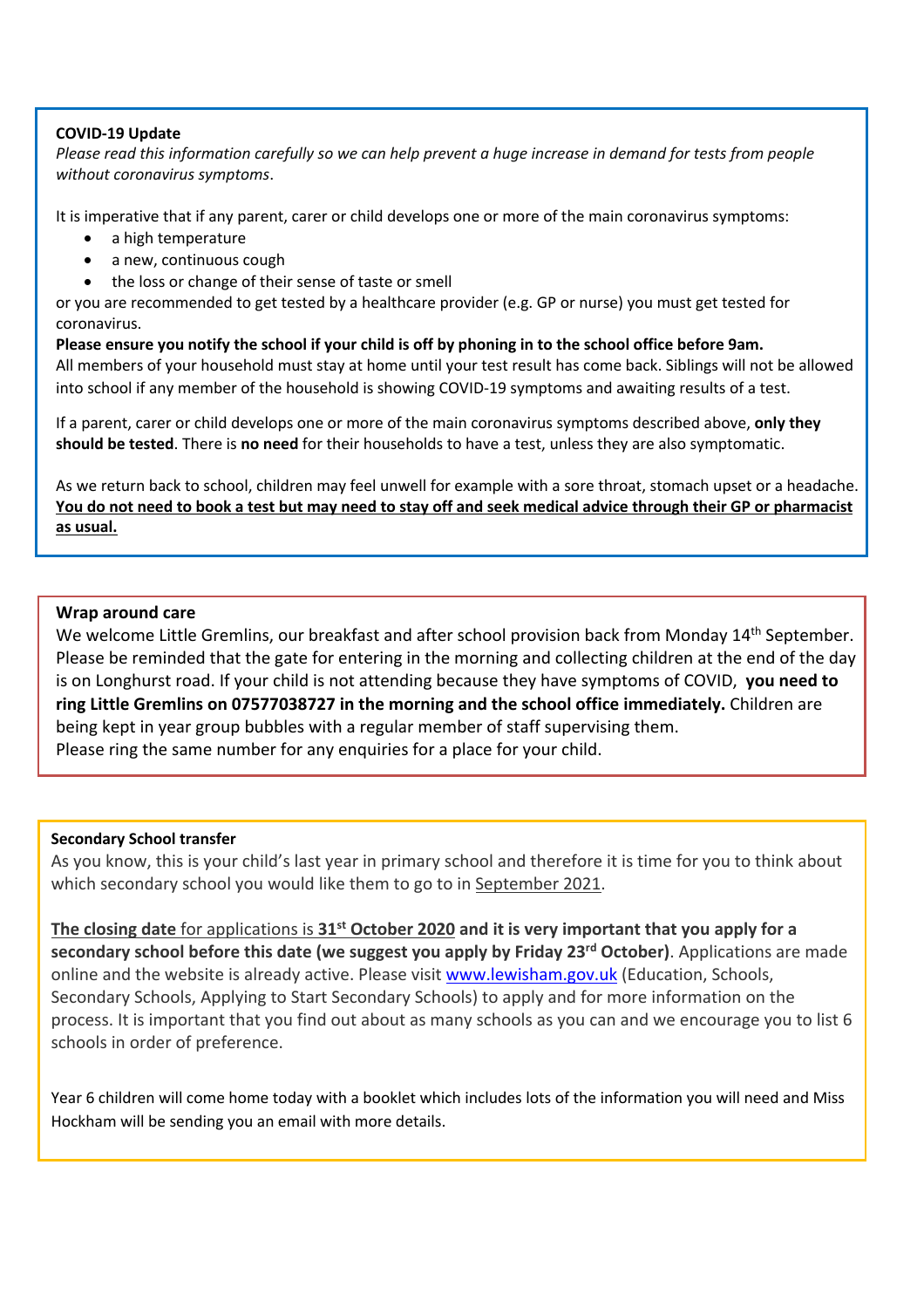## **Water Bottles**

Please ensure you send your child in with their own, labelled water bottle. The weather will be warmer next week and we are not

able to use the water fountains.



**PE -** On the day your child has PE, they should come to school wearing their PE kit. Currently all PE lessons will take place outside. A suitable PE kit will include:

- \* Shorts or tracksuit bottoms/ leggings
- \* T-shirt
- \* Jumper or Zip-up top
- \* Trainers or plimsolls



**After school clubs and music lessons** We will not be running after school clubs or individual music lessons at the present time. We will continue to review these extracurricular activities and introduce them back in to school when we are able to safely do so.

## **Home learning**

Home learning and messages from class teachers, including PE days, will be posted on Itslearning over the next couple of weeks. We are still waiting for Itslearning to update, but it should be ready to use next week.

We will re-send log in details too.

## **Notes from the office:**

#### **School Dinners**

All parents/carers in Year 3 upwards who choose for their child to have a school dinner must ensure payment is made through the Arbor online portal.

Pupils in Reception, Year 1 and Year 2 continue to receive school meals for free, funded by the government's universal free school meals grant. Parents/carers of pupils **from Year 3 upwards** will need to pay for their child's meal unless you qualify for the free school meals grant. To apply for the grant, please visit https://www.gov.uk/apply-free-school-meals as soon as possible or contact the school office for further information.

#### **School jumpers**

The school office do have Brindishe Manor jumpers in stock in the following sizes;

| Size 24 | age 3 to 4   |
|---------|--------------|
| Size 26 | age 5 to 6   |
| Size 28 | age 7 to 8   |
| Size 30 | age 9 to 10  |
| Size 32 | age 11 to 12 |

Should you wish to purchase one, please call the office on 0208 852 0852 and let them know your child's class and the size you would like to purchase. You will then send your child to school with **£8 in an envelope** please and your child will be sent home with their new school jumper.